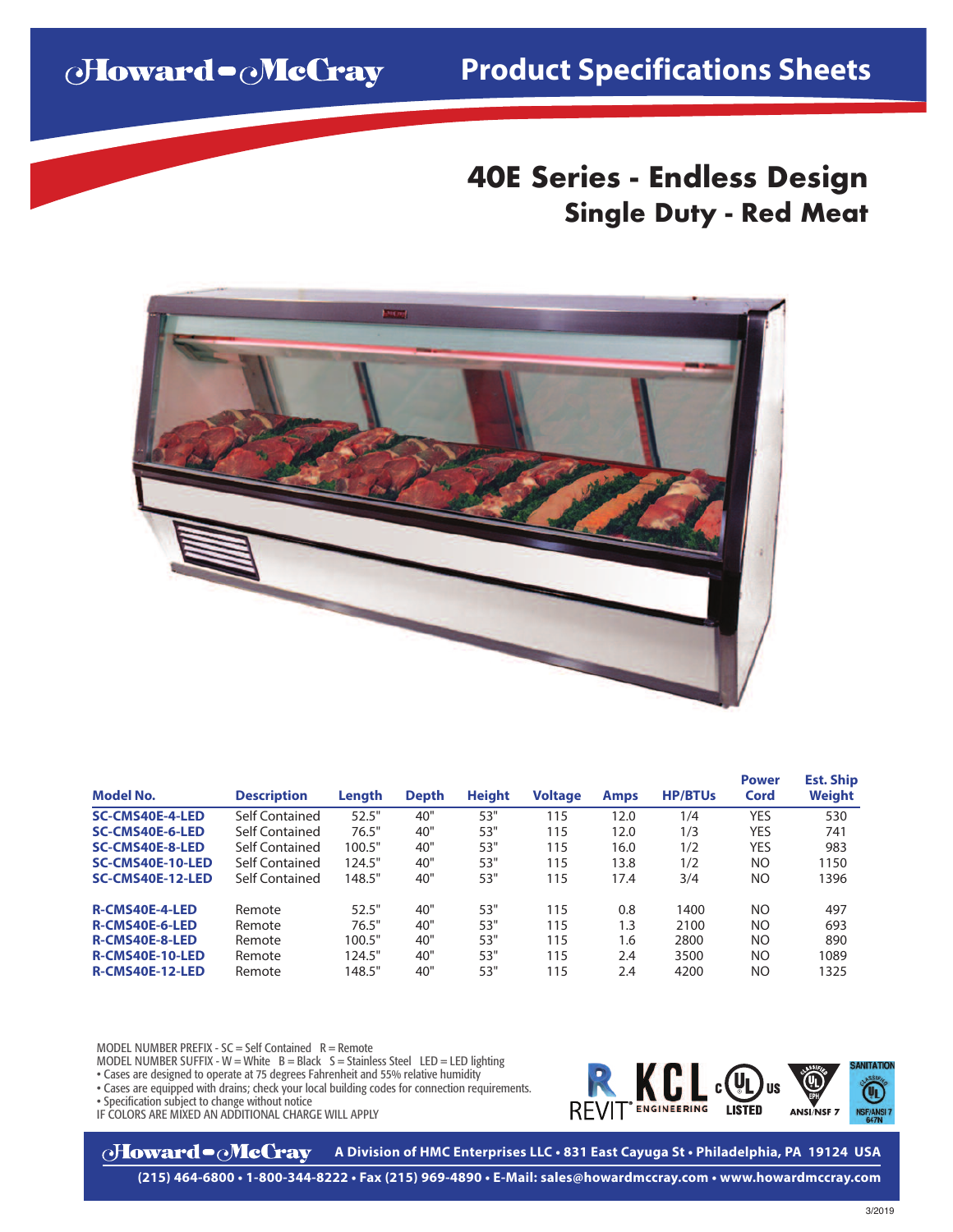# **40E Series - Endless Design Single Duty - Red Meat**

## **Standard Specifications and Optional Features**

#### **CONSTRUCTION**

- UL Classified to ANSI/NSF 7
- Foamed in place CFC free foam
- Thermal insulated front glass 28" H
- Heavy gauge steel super structure
- Single duty display
- Endless design allows for continuous line up
- Drain is included for cleaning

#### **INTERIOR**

- White, black, and stainless steel ends
- Air insulated baffle (prevents moisture from dripping into display area)

#### **EXTERIOR**

- Double pane rear removable doors
- Newly designed rear compression door jamb
- Removable front grille allows for cleaning
- Removable rear grille for easy servicing
- 2 1/4" removable end panels
- 1" Front bumper

#### **FINISHES**

- White, black, and stainless steel front and ends
- Stainless steel mirror trim
- Stainless steel heavy gauge top 20" W
- Rear of unit is stainless steel brush finish at top
- Bottom rear is designer white or glossy black

#### **LIGHTING**

• 2 rows of LED lighting at top of unit

#### **ELECTRICAL REQUIREMENTS**

- 115V, 4', 6', AND 8' with power cord
- Unit must be hard wired, 10' and 12' ONLY
- UL/CUL listed
- 115V-12AMP general purpose receptacle (wired separately) 10' and 12' ONLY

#### **REFRIGERATION**

- Copevap system (eliminates need for condensate pan)
- R513A expansion valve system
- Humidity coil located at inside top of unit
- Self contained unit
- Automatic defrost electronically controlled (self contained units only)
- Electronically maintains constant temperatures
- Remotes available

#### **OPTIONS**

- Scale stand
- Paper cutter
- Stainless steel, laminate, or paint
- Mirrored doors
- Extra stainless steel mezzanine shelf
- Drop work shelf
- 2" Front bumper
- Door locks
- Digital thermometer
- Meat platters
- Red meat bulbs

Important Note:

All refrigerated cases are designed to operate in an environment of 75 degrees and 55% relative humidity. Product must be cooled before being displayed within the case. DRAIN IS REQUIRED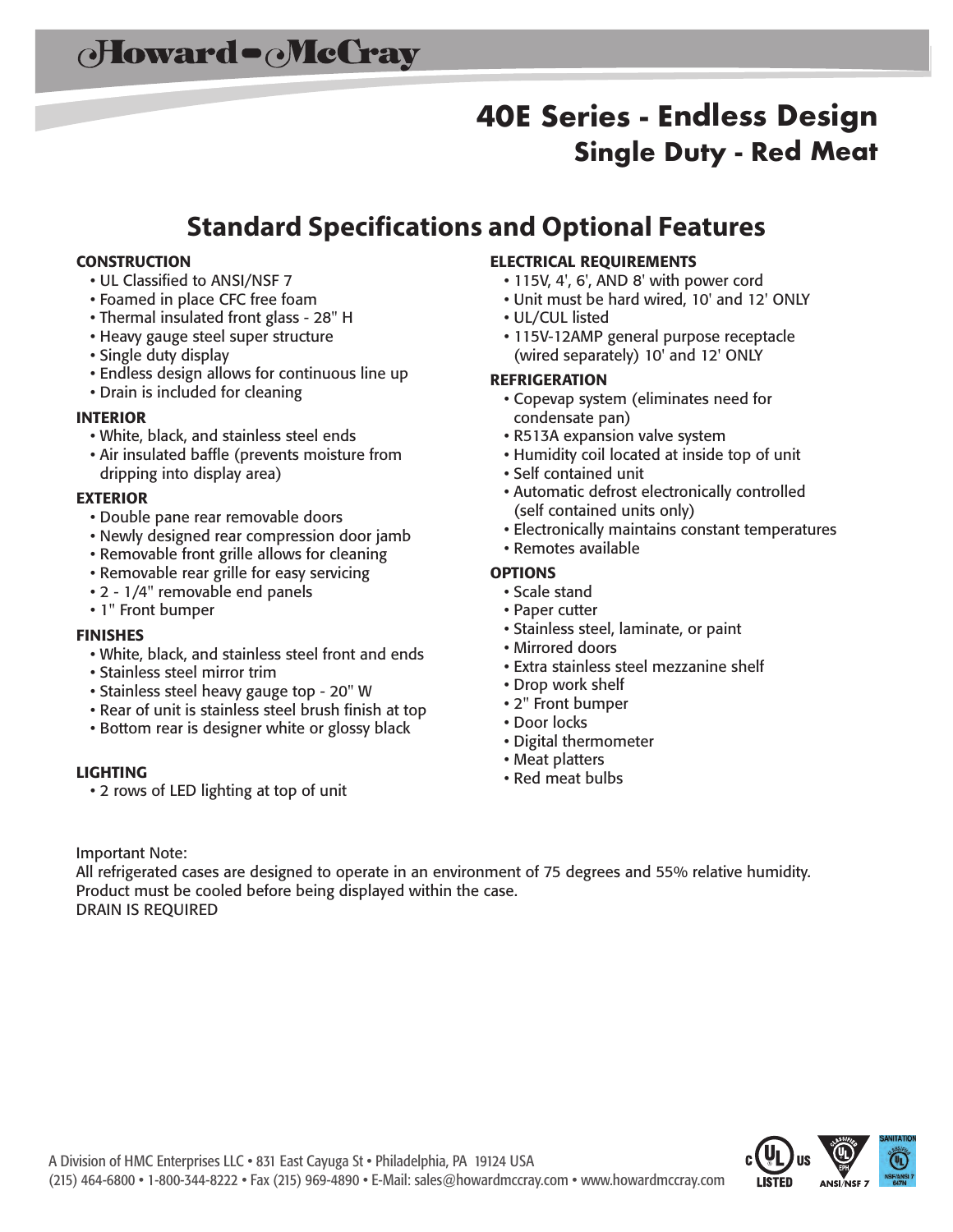## **40E Series - Endless Design Single Duty - Red Meat**

### **Technical Data**

| <b>Model No.</b>             | $\overline{SC}$ | SC-CMS40E-4-LED | SC-CMS40E-6-LED | SC-CMS40E-8-LED | SC-CMS40E-10-LED | SC-CMS40E-12-LED |  |
|------------------------------|-----------------|-----------------|-----------------|-----------------|------------------|------------------|--|
|                              | R               | R-CMS40E-4-LED  | R-CMS40E-6-LED  | R-CMS40E-8-LED  | R-CMS40E-10-LED  | R-CMS40E-12-LED  |  |
| Length with (2) ends         |                 | 52.5"           | 76.5"           | 100.5"          | 124.5"           | 148.5"           |  |
| Length without ends          |                 | 48"             | 72"             | 96"             | 120"             | 144"             |  |
| Height with ends             |                 | 53"             | 53"             | 53"             | 53"              | 53"              |  |
| <b>Height without ends</b>   |                 | 52.5"           | 52.5"           | 52.5"           | 52.5"            | 52.5"            |  |
| Depth with ends              |                 | 40"             | 40"             | 40"             | 40"              | 40"              |  |
| Depth without ends           |                 | 39.5"           | 39.5"           | 39.5"           | 39.5"            | 39.5"            |  |
| <b>Endless design</b>        |                 | <b>YES</b>      | <b>YES</b>      | <b>YES</b>      | <b>YES</b>       | <b>YES</b>       |  |
| (Dimensions are +/-1/4")     |                 |                 |                 |                 |                  |                  |  |
| <b>Operating temperature</b> |                 | 34°F to 36°F    | 34°F to 36°F    | 34°F to 36°F    | 34°F to 36°F     | 34°F to 36°F     |  |
| Refrigerant (exp. valve)     | SC              | <b>R513A</b>    | <b>R513A</b>    | <b>R513A</b>    | <b>R513A</b>     | <b>R513A</b>     |  |
| Refrigerant (exp. valve)     | R               | <b>R407A</b>    | <b>R407A</b>    | <b>R407A</b>    | <b>R407A</b>     | <b>R407A</b>     |  |
| Compressor size HP           | SC              | 1/4             | 1/3             | 1/2             | 1/2              | 3/4              |  |
| Defrost per day (24 hours)   | Air Defrost     | 1 per day       | 1 per day       | 1 per day       | 1 per day        | 1 per day        |  |
| BTU's at +20°F Evap. Temp.   | R               | 1400            | 2100            | 2800            | 3500             | 4200             |  |
| <b>Voltage</b>               | SC              | 115             | 115             | 115             | 115              | 115              |  |
| Amperage                     | SC              | 12.0            | 12.0            | 16.0            | 13.8             | 17.4             |  |
| <b>Remote Voltage</b>        | R               | 115             | 115             | 115             | 115              | 115              |  |
| Amperage, lights only        | R               | 0.8             | 1.3             | 1.6             | 2.4              | 2.4              |  |
| Cord and plug                | SC              | <b>YES</b>      | <b>YES</b>      | <b>YES</b>      | NO               | NO               |  |
|                              | R               | NO              | N <sub>O</sub>  | NO              | N <sub>O</sub>   | NO               |  |
| <b>Exterior color</b>        |                 | W, B, S         | W, B, S         | W, B, S         | W, B, S          | W, B, S          |  |
| Interior color               |                 | W, B, S         | W, B, S         | W, B, S         | W, B, S          | W, B, S          |  |
| Inside end panels            |                 | W, B, S         | W, B, S         | W, B, S         | W, B, S          | W, B, S          |  |
| <b>Floors</b>                |                 | W, B, S         | W, B, S         | W, B, S         | W, B, S          | W, B, S          |  |
| # of top doors               |                 | $\overline{2}$  | $\overline{2}$  | 4               | 4                | $\overline{4}$   |  |
| Door size                    |                 | 20.8" x 23.5"   | 31.3" x 23.5"   | 20.8" x 23.5"   | 26.0" x 23.5"    | 31.3" x 23.5"    |  |
| # of coils                   |                 | $\overline{2}$  | $\overline{2}$  | 2               | $\overline{2}$   | $\overline{2}$   |  |
| <b>Bottom storage</b>        |                 | <b>No</b>       | No              | <b>No</b>       | <b>No</b>        | <b>No</b>        |  |
| <b>Front glass</b>           |                 | 28" x 46.6875"  | 28" x 70.6875"  | 28" x 94.6875"  | 28" x 118.6875"  | 28" x 142.6875"  |  |
| # of main deck shelves       |                 | 2               | 3               | 4               | 5                | 6                |  |
| Main deck size               |                 | 23.5" x 32.62"  | 23.5" x 32.62"  | 23.5" x 32.62"  | 23.5" x 32.62"   | 23.5" x 32.62"   |  |
| <b>Cubic capacity</b>        |                 | 24              | 36              | 49              | 62               | 74               |  |
| <b>Mezzanine shelf</b>       |                 | Optional        | Optional        | Optional        | Optional         | Optional         |  |
| <b>Shipping Info</b>         |                 |                 |                 |                 |                  |                  |  |
| Height                       |                 | 58"             | 58"             | 58"             | 58"              | 58"              |  |
| <b>Depth</b>                 |                 | 47"             | 47"             | 47"             | 47"              | 47"              |  |
| Length                       |                 | 61"             | 87"             | 109"            | 135"             | 157"             |  |
| Gross weight SC/R            |                 | 530/497         | 741/693         | 983/890         | 1150/1089        | 1396/1325        |  |
| <b>Cubic feet</b>            |                 | 89              | 128             | 164             | 199              | 231              |  |

#### **(ALL WHITE OR ALL BLACK, NO EXTRA CHARGE—IF COLORS ARE MIXED AN ADDITIONAL CHARGE WILL APPLY)**

• Cases are designed to operate at 75 degrees Fahrenheit and 55% relative humidity

- 
- $SC = Self$  Contained
- **Prefix Suffix**<br>  $SC = Self$  **Contained**  $B = Black$  $R =$  Remote  $W =$  W  $=$  White S = Stainless Steel
- Cases are equipped with drains; check your local building codes for connection requirements.
- LED = LED lighting
- Specification subject to change without notice